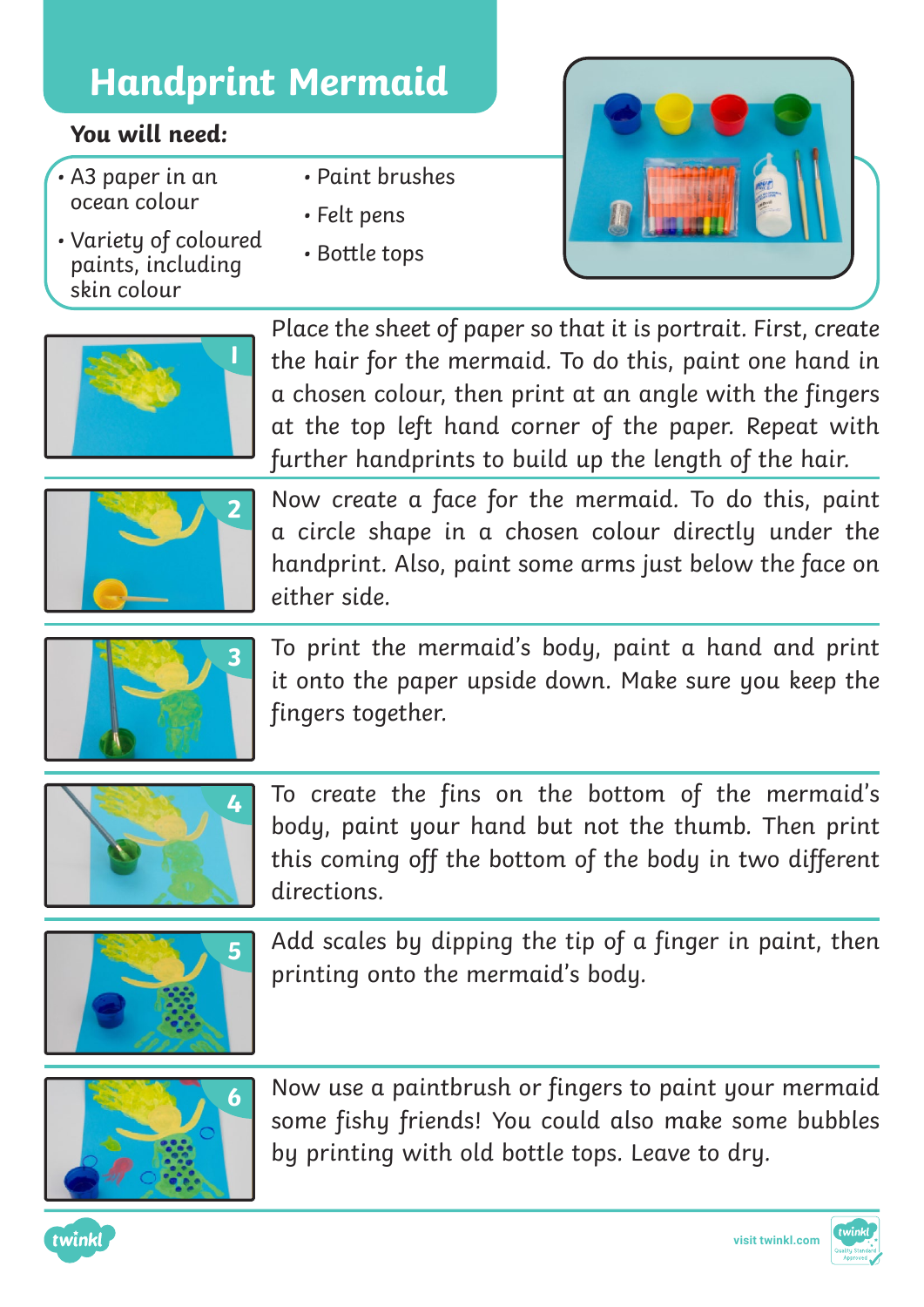## **Handprint Mermaid**

## **You will need:**

- A3 paper in an ocean colour
- Variety of coloured paints, including skin colour
- Paint brushes
- Felt pens
- Bottle tops







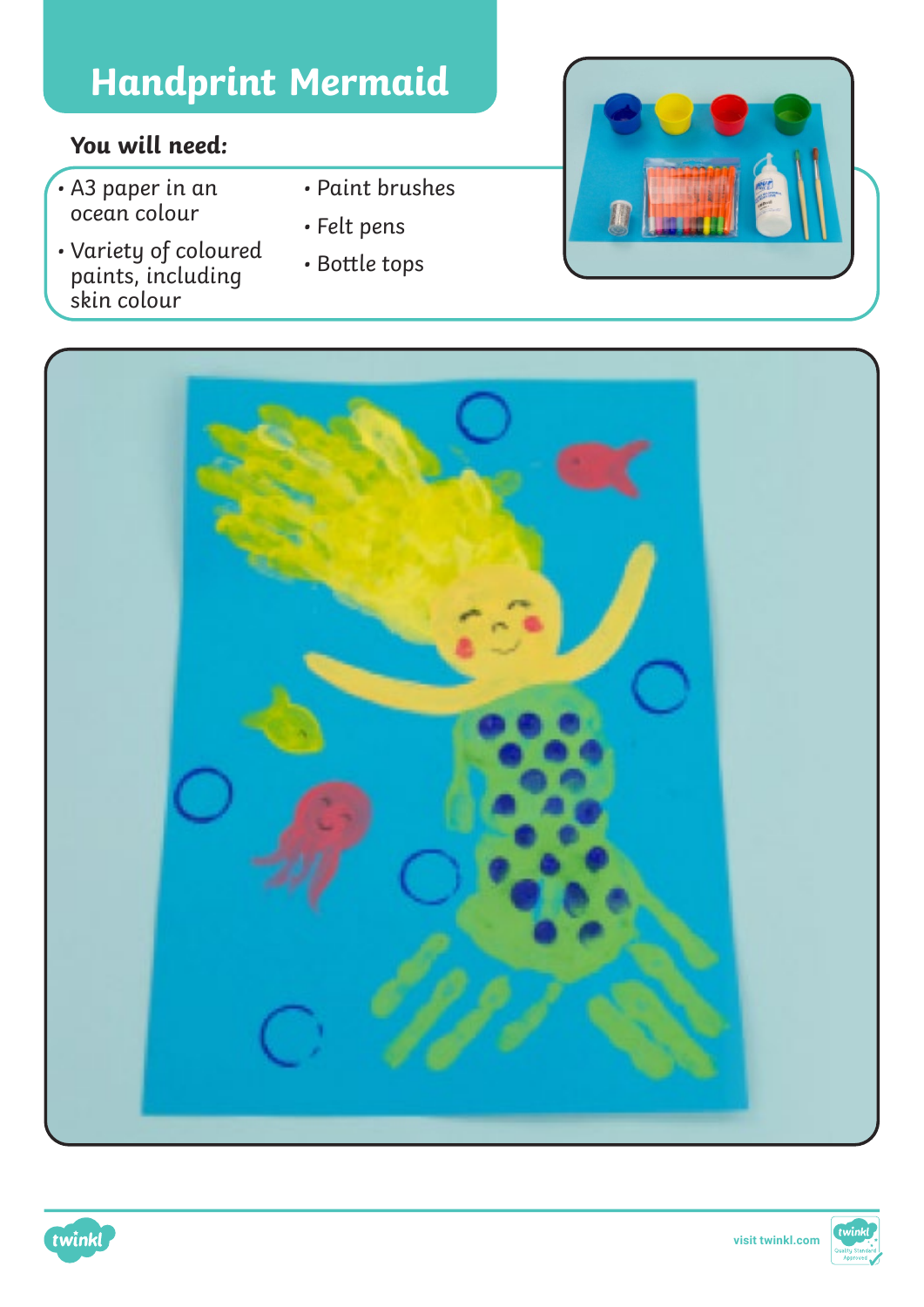

# **Step 1**

Place the sheet of paper so that it is portrait. First, create the hair for the mermaid. To do this, paint one hand in a chosen colour, then print at an angle with the fingers at the top left hand corner of the paper. Repeat with further handprints to build up the length of the hair.

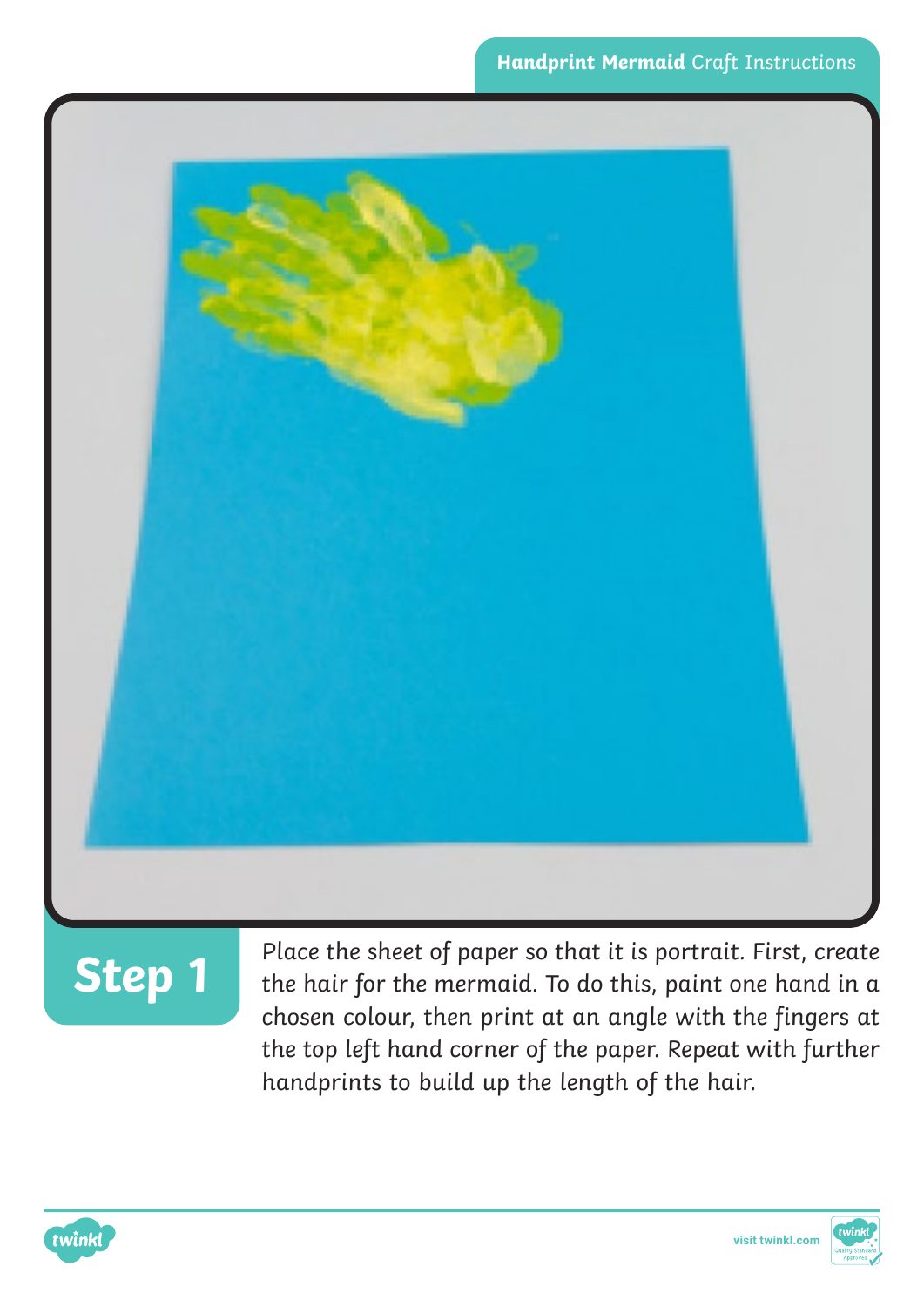

**Step 2** Now create a face for the mermaid. To do this, paint a circle shape in a chosen colour directly under the handprint. Also, paint some arms just below the face on either side.



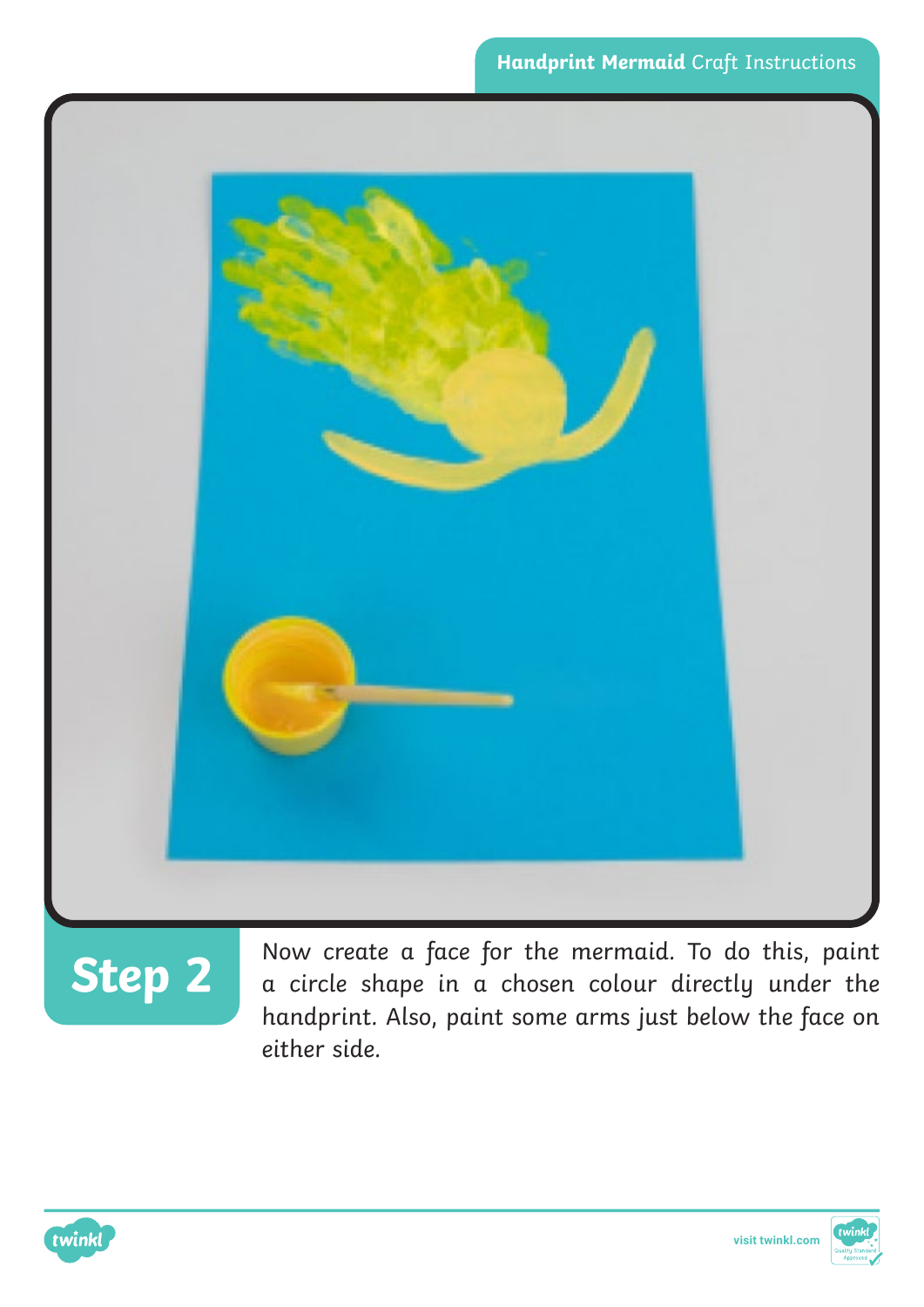

# **Step 3**

To print the mermaid's body, paint a hand and print it onto the paper upside down. Make sure you keep the fingers together.



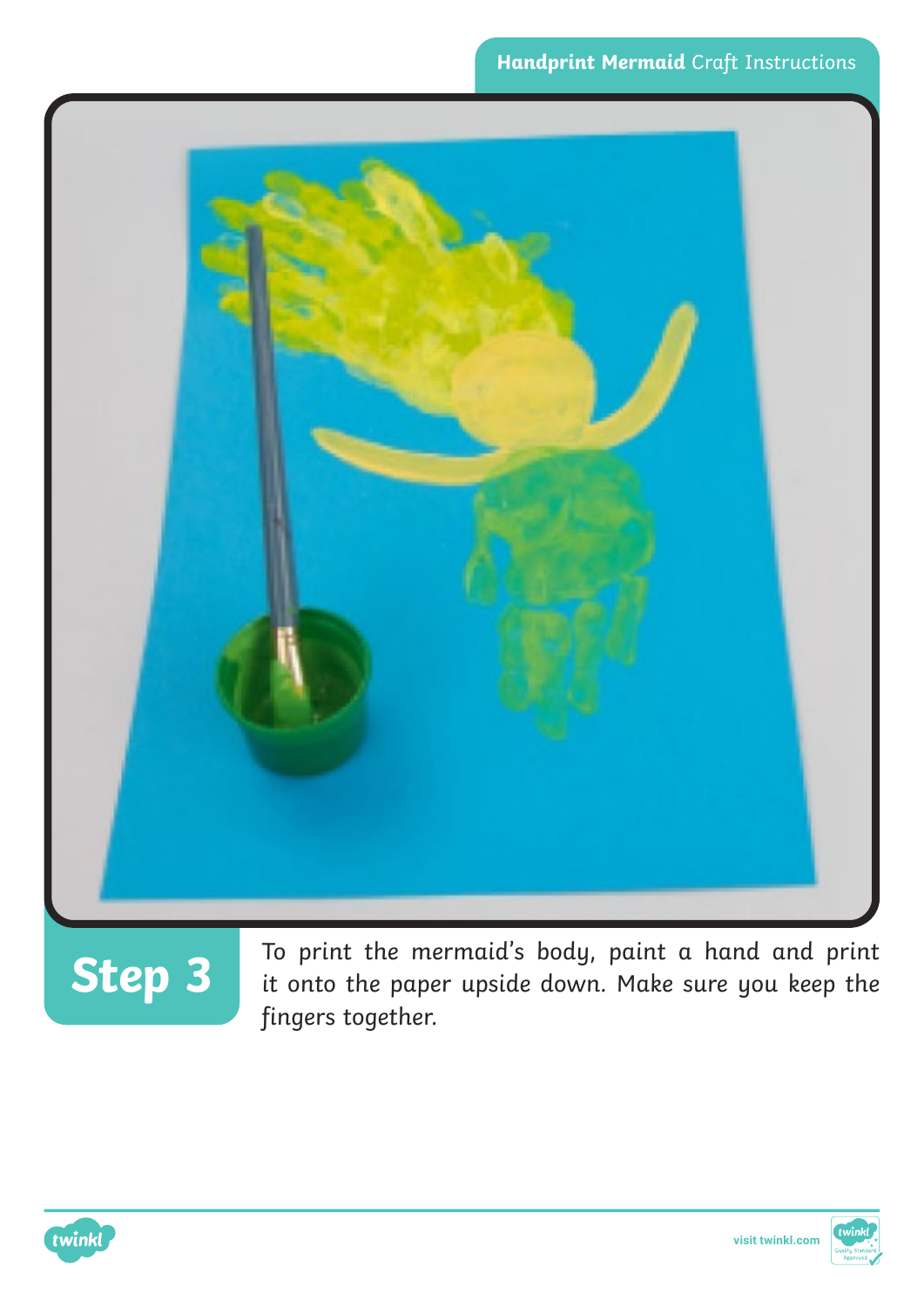



**Step 4** To create the fins on the bottom of the mermaid's body, paint your hand but not the thumb. Then print this coming off the bottom of the body in two different directions.

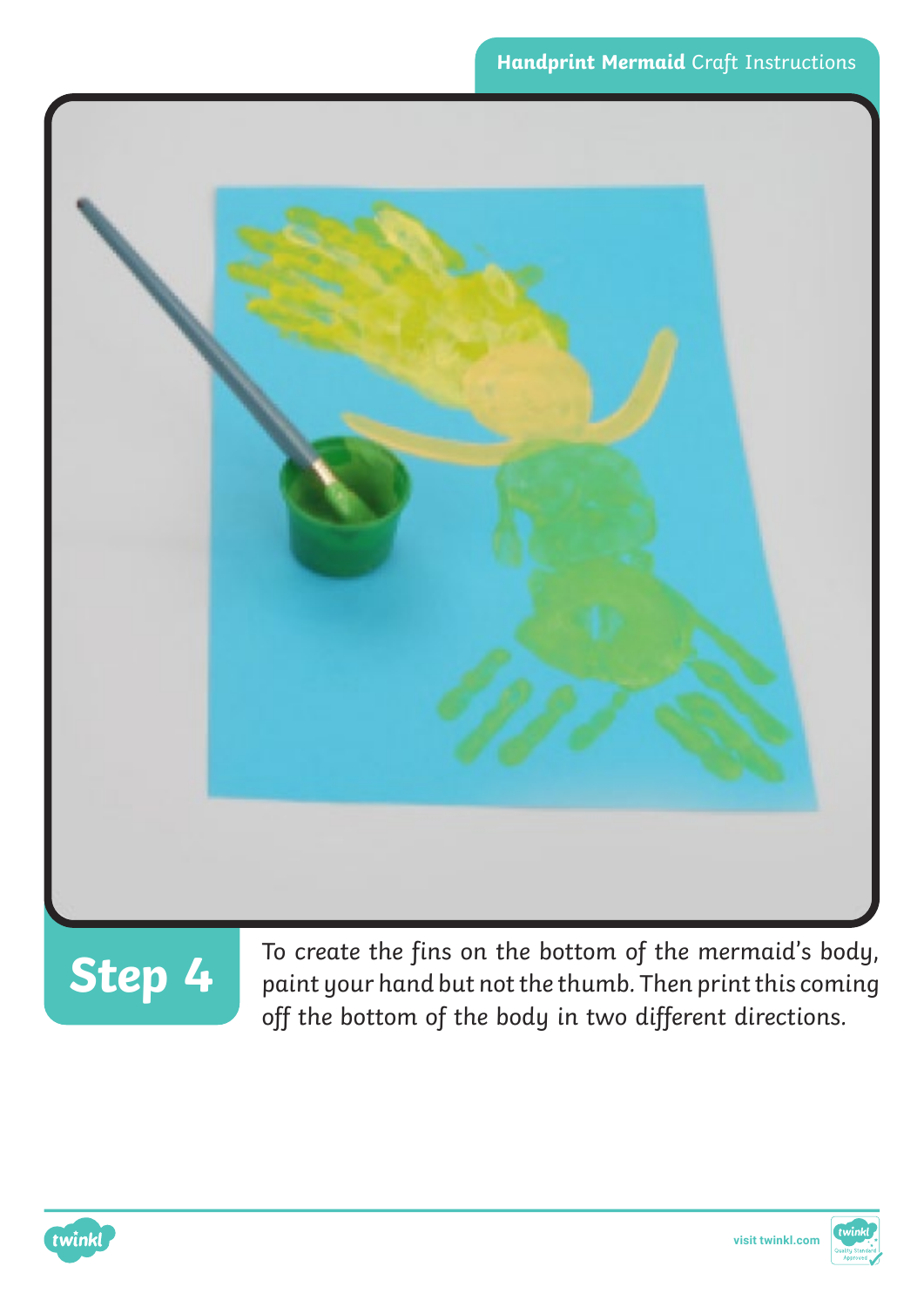



Add scales by dipping the tip of a finger in paint, then printing onto the mermaid's body.

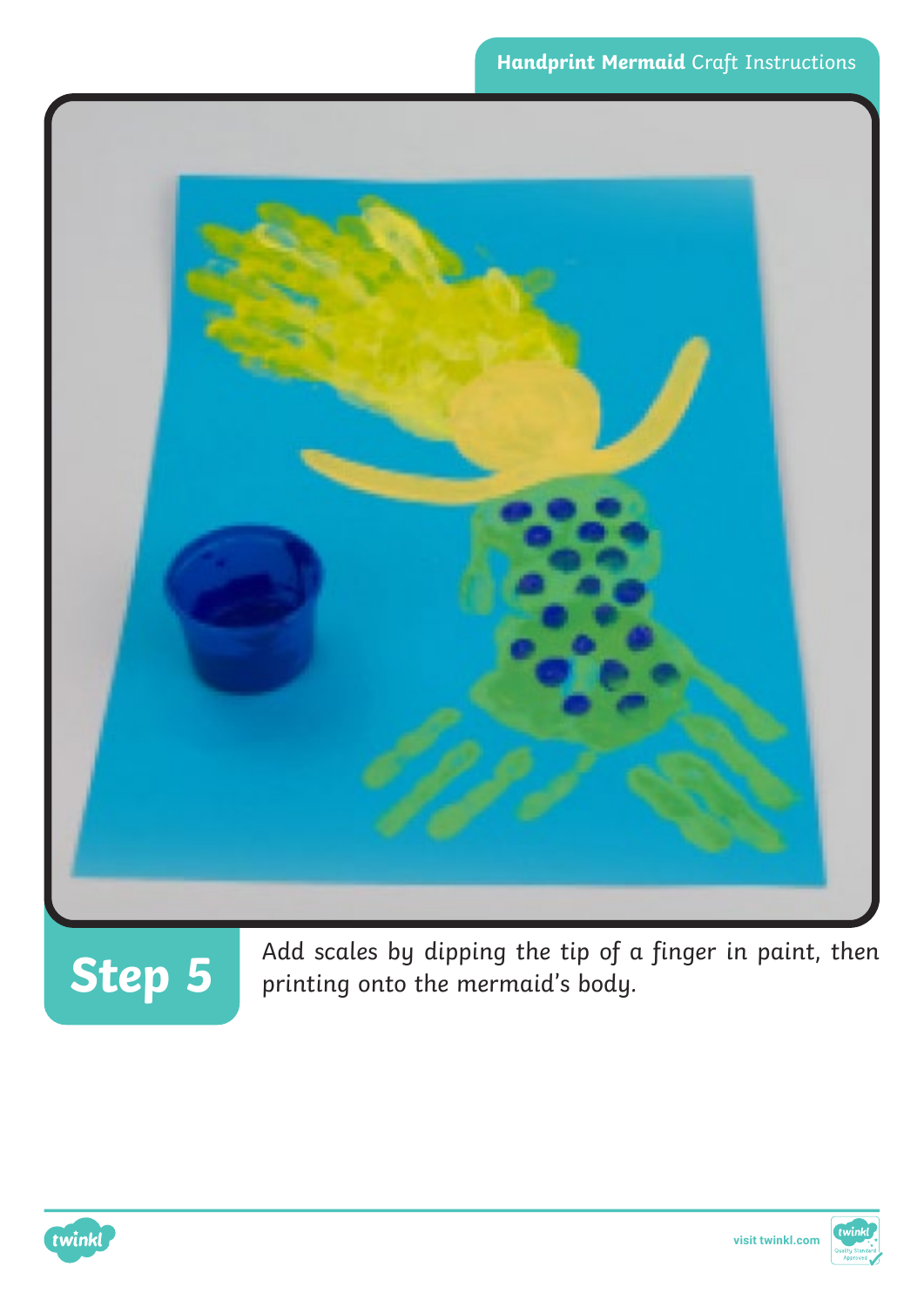

# **Step 6**

Now use a paintbrush or fingers to paint your mermaid some fishy friends! You could also make some bubbles by printing with old bottle tops. Leave to dry.